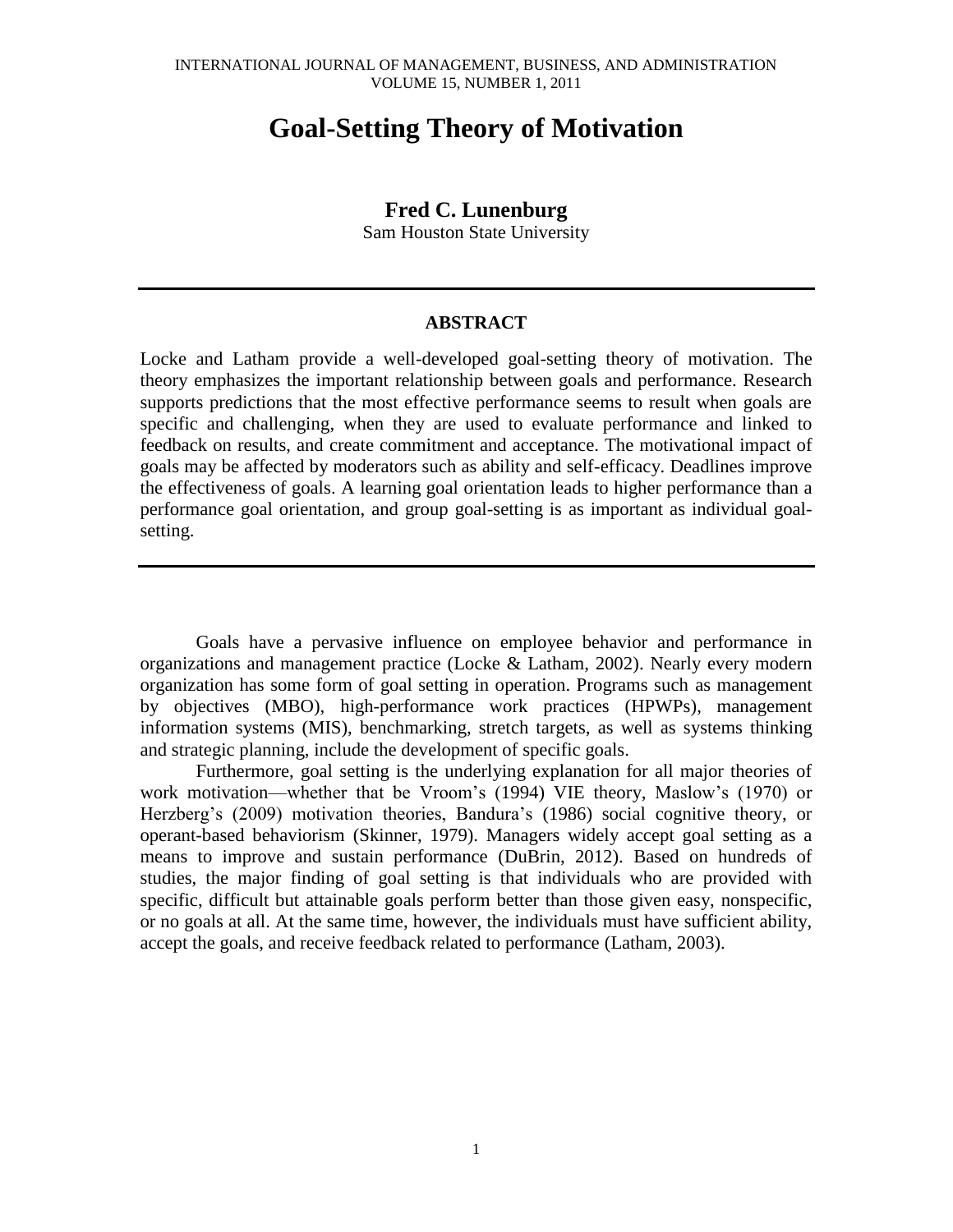## **General Model**

2\_\_\_\_\_\_\_\_\_\_\_\_\_\_\_\_\_\_\_\_\_\_\_\_\_\_\_\_\_\_\_\_\_\_\_\_\_\_\_\_\_\_\_\_\_\_\_\_\_\_\_\_\_\_\_\_\_\_\_\_\_\_\_\_\_\_\_\_\_\_\_\_\_\_\_\_\_\_\_\_\_\_\_\_\_

Edwin Locke and Gary Latham (1990), leaders in goal-setting theory and research, have incorporated nearly 400 studies about goals into a theory of goal setting and task performance. Figure 1 depicts a simplified view of goal-setting theory. According to the theory, there appear to be two cognitive determinants of behavior: values and intentions (goals). A goal is defined simply as what the individual is consciously trying to do. Locke and Latham postulate that the form in which one experiences one's value judgments is emotional. That is, one's values create a desire to do things consistent with them. Goals also affect behavior (job performance) through other mechanisms. For Locke and Latham, goals, therefore, direct attention and action. Furthermore, challenging goals mobilize energy, lead to higher effort, and increase persistent effort. Goals motivate people to develop strategies that will enable them to perform at the required goal levels. Finally, accomplishing the goal can lead to satisfaction and further motivation, or frustration and lower motivation if the goal is not accomplished.

#### *Satisfaction and Further Motivation*



*Frustration and Lower Motivation*

*Figure 1.* General model of goal-setting theory.

## **Implications for Practice**

Under the right conditions, goal setting can be a powerful technique for motivating organization members. The following are practical suggestions for managers to consider when attempting to use goal-setting to enhance motivation and performance (DuBrin, 2012; Greenberg, 2011; Newstrom, 2011).

#### **Goals Need to Be Specific**

Organization members perform at higher levels when asked to meet a specific high-performance goal. Asking organization members to improve, to work harder, or to do your best is not helpful, because that kind of goal does not give them a focused target.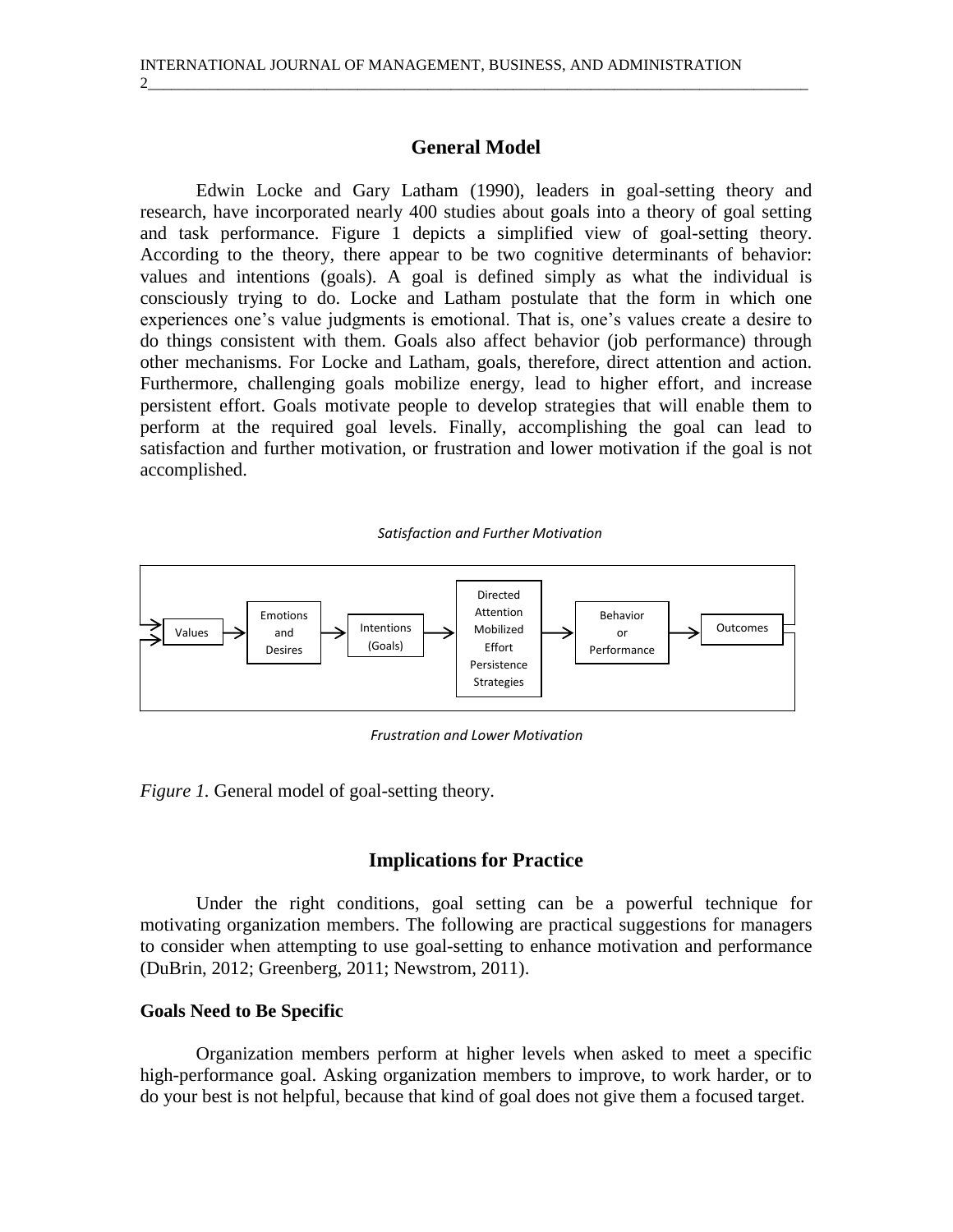Specific goals (often quantified) let organization members know what to reach for and allow them to measure their own progress. Research indicates that specific goals help bring about other desirable organizational goals, such as reducing absenteeism, tardiness, and turnover (Locke & Latham, 2002).

## **Goals Must Be Difficult but Attainable**

A goal that is too easily attained will not bring about the desired increments in performance. The key point is that a goal must be difficult as well as specific for it to raise performance. However, there is a limit to this effect. Although organization members will work hard to reach challenging goals, they will only do so when the goals are within their capability. As goals become too difficult, performance suffers because organization members reject the goals as unreasonable and unattainable. A major factor in attainability of a goal is self-efficacy (Bandura, 1997). This is an internal belief regarding one's job-related capabilities and competencies. If employees have high selfefficacies, they will tend to set higher personal goals under the belief that they are attainable. The first key to successful goal setting is to build and reinforce employees' self-efficacy.

## **Goals Must Be Accepted**

Goals need to be accepted. Simply assigning goals to organization members may not result in their commitment to those goals, especially if the goal will be difficult to accomplish. A powerful method of obtaining acceptance is to allow organization members to participate in the goal-setting process. In other words, participation in the goal-setting process tends to enhance goal commitment. Participation helps organization members better understand the goals, ensure that the goals are not unreasonable, and helps them achieve the goal. The factor of self-efficacy mentioned above also may come into play regarding imposed goals. Some individuals may reject imposed goals, but if they have self-efficacy, they may still maintain high personal goals to accomplish the imposed goals (Bandura, 1997).

## **Feedback Must Be Provided on Goal Attainment**

Feedback helps organization members attain their performance goals. Feedback helps in two important ways. First, it helps people determine how well they are doing. For example, sports teams need to know the score of the game; a sharpshooter needs to see the target; a golfer needs to know his score. The same can be said for a work team, department, or organization. Performance feedback tends to encourage better performance. Second, feedback also helps people determine the nature of the adjustments to their performance that are required to improve. For example, sports teams watch video reproductions of a game and adjust their play; a sharpshooter can adjust his shot; a golfer can adjust her swing; and a CEO of an organization can gage the growth, profitability, and quality of a product line.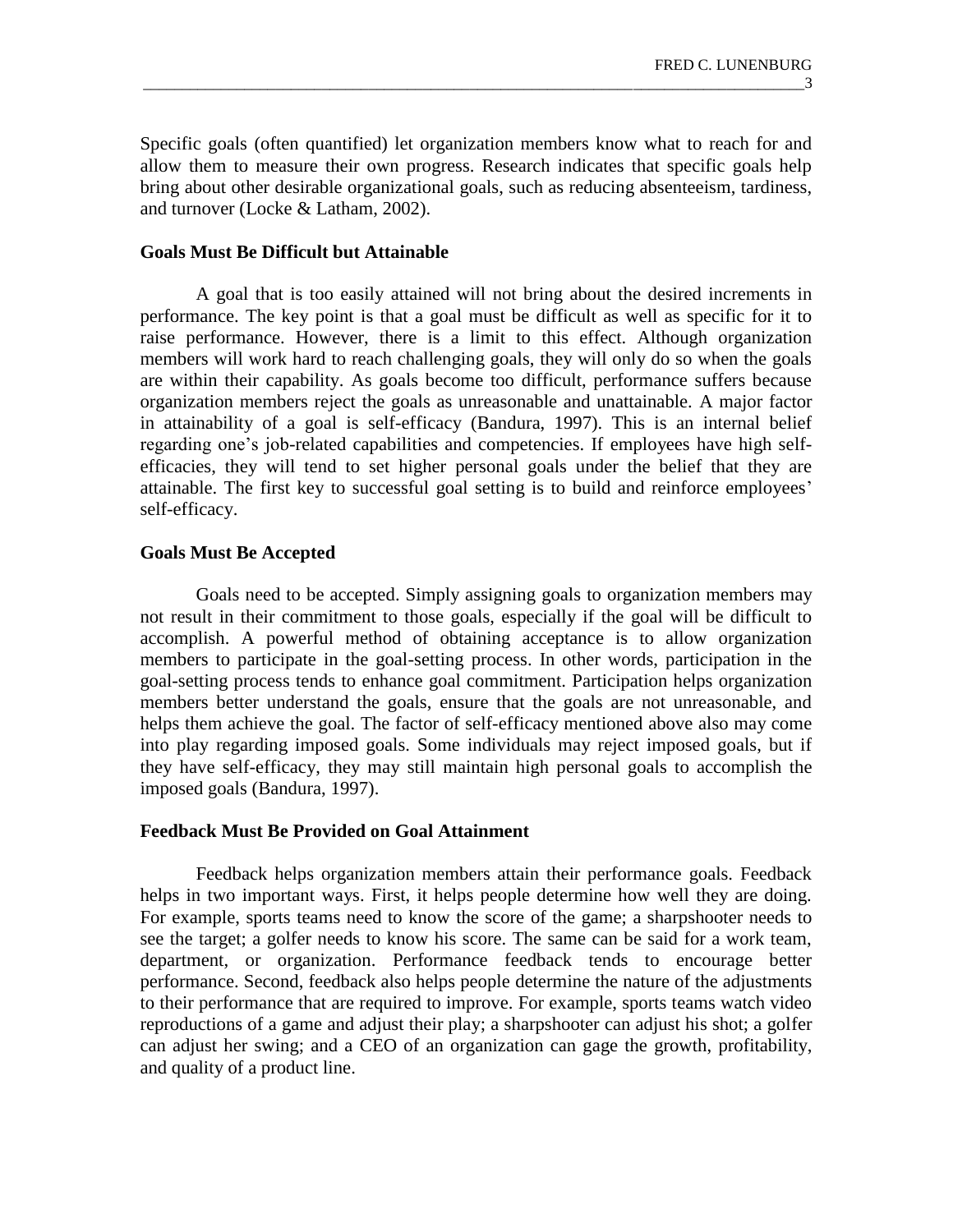4\_\_\_\_\_\_\_\_\_\_\_\_\_\_\_\_\_\_\_\_\_\_\_\_\_\_\_\_\_\_\_\_\_\_\_\_\_\_\_\_\_\_\_\_\_\_\_\_\_\_\_\_\_\_\_\_\_\_\_\_\_\_\_\_\_\_\_\_\_\_\_\_\_\_\_\_\_\_\_\_\_\_\_\_\_

### **Goals Are More Effective When They Are Used to Evaluate Performance**

When employees know that their performance will be evaluated in terms of how well they attained their goals, the impact of goals increases. Salespeople, for example, have weekly and monthly sales goals they are expected to attain. Telephone operators have goals for the number of customers they should assist daily. Quarterbacks are judged on the completion percentages of passes thrown and the number of yards the offense generates per game. Coaches are assessed on their win-loss record. CEOs of organizations such as IBM, General Motors, and Microsoft Corporation are evaluated on meeting growth, profitability, and quality goals.

### **Deadlines Improve the Effectiveness of Goals**

For most employees, goals are more effective when they include a deadline for completion. Deadlines serve as a time-control mechanism and increase the motivational impact of goals. Being aware that a deadline is approaching, the typical employee will invest more effort into completing the task. In contrast, if plenty of time remains for attaining the goal, the employee is likely to slow down his or her pace to fill the available time. However, when deadlines are too tight, particularly with complex tasks, the quality of work may suffer.

## **A Learning Goal Orientation Leads to Higher Performance than a Performance Goal Orientation**

A person with a learning goal orientation wants to develop competence by mastering challenging situations. In contrast, the person with a performance goal orientation wants to demonstrate and validate competence by seeking favorable judgments. Considerable research has indicated that a learning goal orientation has a positive impact on work-related behaviors and performance (Button, Mathieu, & Zajac, 1995; VandeWalle, 2001; VandeWalle, Brown, Cron, & Slocum, 1999; VaneWalle, Cron, & Slocum, 2001; Van Yperson & Janssen, 2002). The learning goal orientation is particularly relevant in today's work environment, which requires employees to be proactive, problem solve, be creative and open to new ideas, and adapt to new and changing situations (Luthans, 2011).

#### **Group Goal-Setting is As Important As Individual Goal-Setting**

Today, many organization members work in groups, teams, or committees. Having employees work as teams with a specific team goal, rather than as individuals with only individual goals, increases productivity. Furthermore, the combination of compatible group and individual goals is more effective than either individual or group goals alone. A related consideration is that when a team member perceives that other team members share his or her personal goals, the individual will be more satisfied and productive. A recent study of project teams indicated that a perceived fit between individual and group performance goals resulted in greater individual satisfaction and contribution to the team (Kristof-Brown & Stevens, 2001).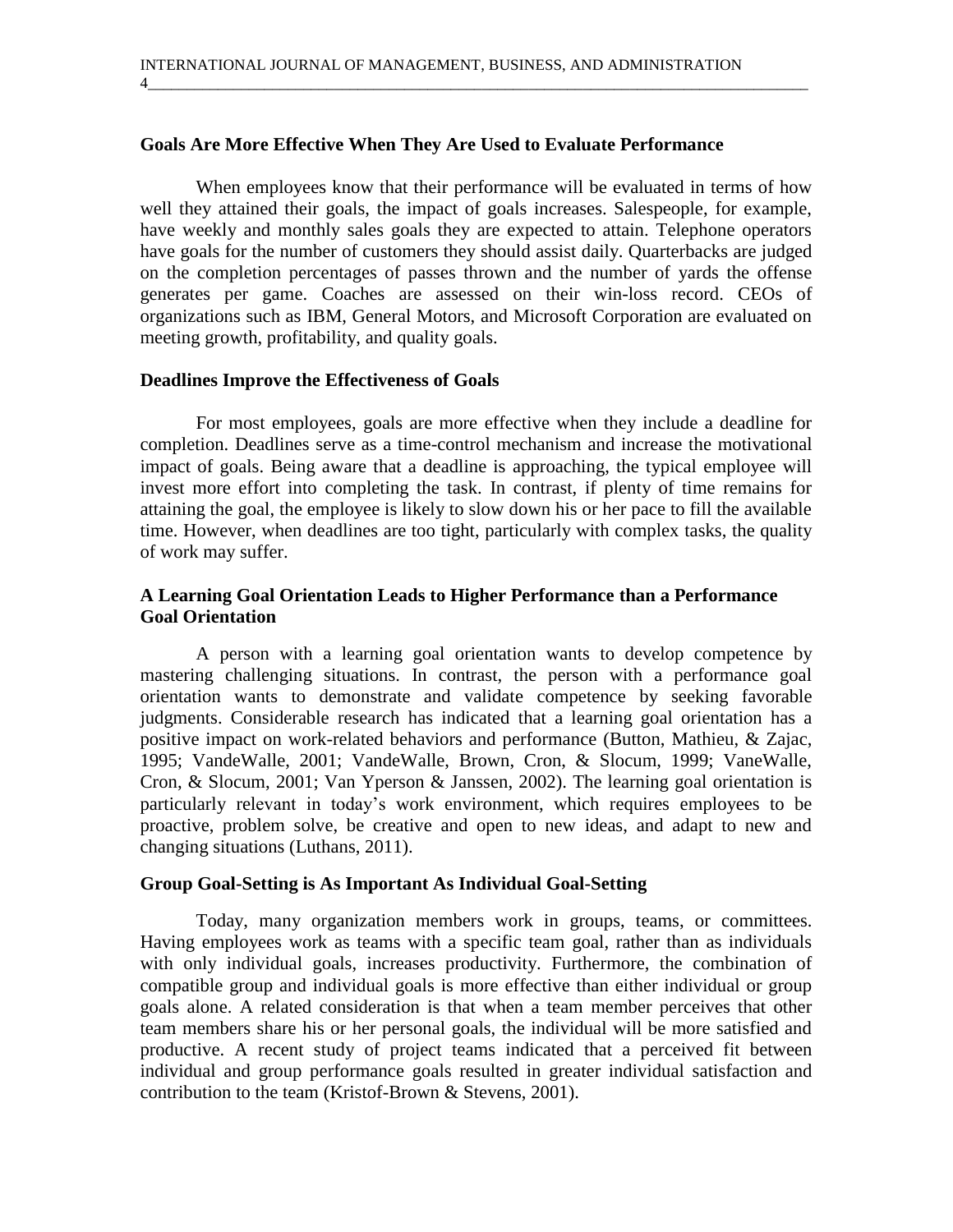Despite the benefits of goal setting, there are a few limitations of the goal-setting process (Locke & Latham, 2002). First, combining goals with monetary rewards motivates many organization members to establish easy rather than difficult goals. In some cases, organization members have negotiated goals with their supervisor that they have already completed. Second, goal setting focuses organization members on a narrow subset of measurable performance indicators while ignoring aspects of job performance that are difficult to measure. The adage "What gets measured is what gets done" applies here. Third, setting performance goals is effective in established jobs, but it may not be effective when organization members are learning a new, complex job.

### **Conclusion**

Locke and Latham provide a well-developed goal-setting theory of motivation. The theory emphasizes the important relationship between goals and performance. Research supports predictions that the most effective performance seems to result when goals are specific and challenging, when they are used to evaluate performance and linked to feedback on results, and create commitment and acceptance. The motivational impact of goals may be affected by moderators such as ability and self-efficacy. Deadlines improve the effectiveness of goals. A learning goal orientation leads to higher performance than a performance goal orientation, and group goal-setting is as important as individual goal-setting.

#### **References**

- Bandura, A. (1986). *Social foundations of thought and action*. Upper Saddle River, NJ: Prentice Hall.
- Bandura, A. (1997). *Self-efficacy: The exercise of control*. New York, NY: W. H. Freeman.
- Button, S., Mathieu, J., & Zajac, D. (1995). Goal orientation in organizational behavior research. *Organizational Behavior and Human Decision Processes, 67*, 26-48.
- DuBrin, A. J. (2012). *Essentials of management*. Mason, OH: Cengage South-Western.
- Greenberg, J. (2011). *Behavior in organizations* (10<sup>th</sup> ed.). Upper Saddle River, NJ: Prentice Hall.
- Herzberg, F. (2009). *One more time: How do you motivate employees?* Cambridge, MA: Harvard Business School Press.
- Kristof-Brown, A. L., & Stevens, C. K. (2001). Goal congruence in project teams: Does the fit between members' personal mastery and performance goals matter? *Journal of Applied Psychology, 86*(6), 1083-1095.
- Latham, G. P. (2003). Goal setting: A five-step approach to behavior change. *Organizational Dynamics, 32*(3), 309-318.
- Locke, E. A., & Latham, G. P. (1990). *A theory of goal setting and task performance*. Upper Saddle River, NJ: Prentice Hall.